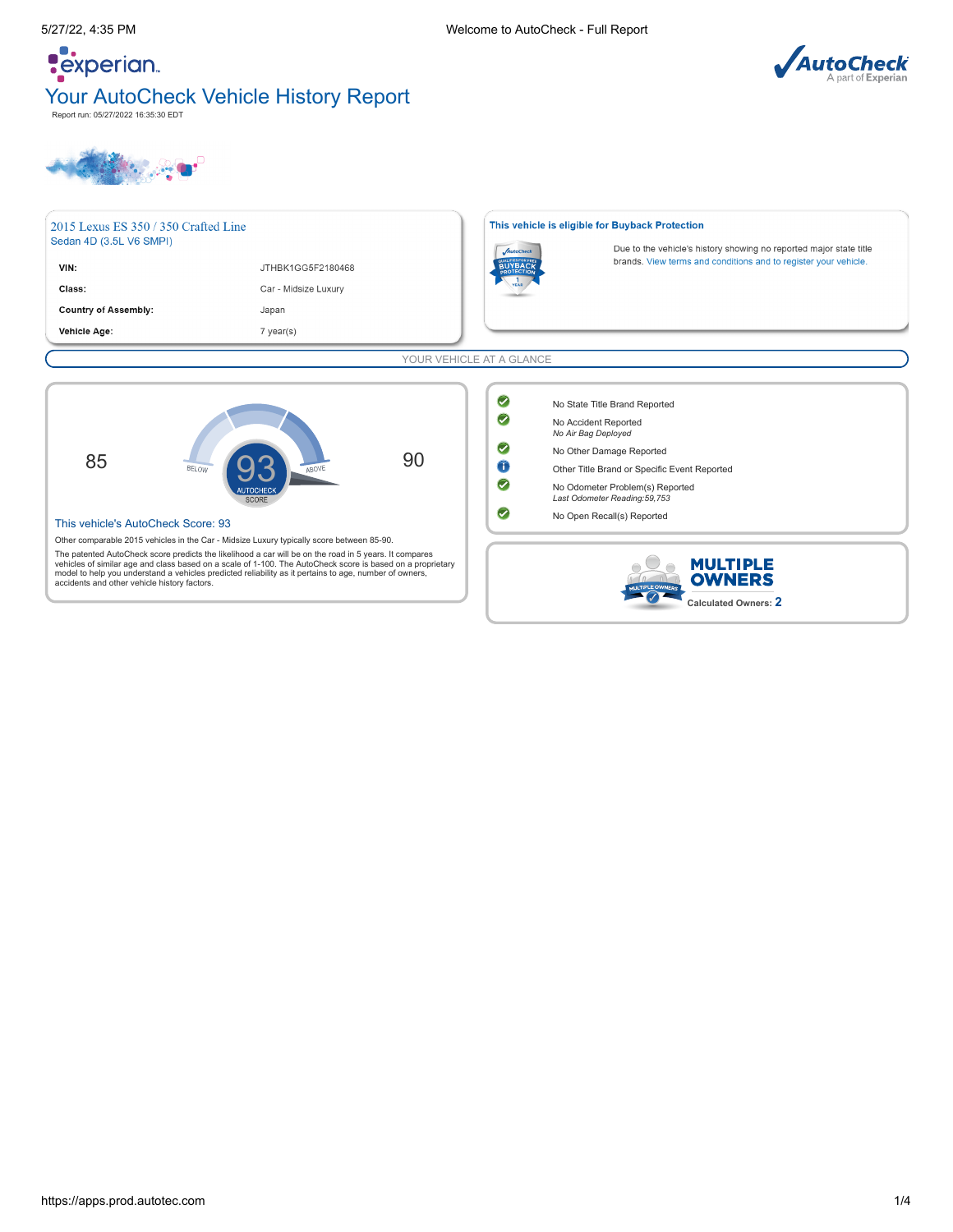<span id="page-1-6"></span><span id="page-1-5"></span><span id="page-1-4"></span><span id="page-1-3"></span><span id="page-1-2"></span><span id="page-1-1"></span><span id="page-1-0"></span>

|                                                                                                                                                                                                                                                                           |                                                                                                                                                                                                 | <b>Owner History</b>                     |  |
|---------------------------------------------------------------------------------------------------------------------------------------------------------------------------------------------------------------------------------------------------------------------------|-------------------------------------------------------------------------------------------------------------------------------------------------------------------------------------------------|------------------------------------------|--|
| <b>Last Owner</b><br>Purchased: 2015<br>Where: TN<br>Owned from: 03/23/2015 - 09/10/2021                                                                                                                                                                                  | <b>Current Owner</b><br>Purchased: 2021<br>Where: TN<br>Owned from: 09/10/2021 - Present                                                                                                        |                                          |  |
|                                                                                                                                                                                                                                                                           |                                                                                                                                                                                                 | <b>Vehicle Usage</b>                     |  |
| Vehicle Use: There is indication of the below usage(s) for this vehicle                                                                                                                                                                                                   | Personal   Fleet   Rental   Lease   Taxi   Livery   Police   Government   Drivers Ed   Commercial                                                                                               |                                          |  |
| Major State Title Brand Check                                                                                                                                                                                                                                             |                                                                                                                                                                                                 |                                          |  |
| Terms and conditions. Register here.                                                                                                                                                                                                                                      | Your Vehicle Checks Out: No major state title brand has been reported by the state Division of<br>Motor Vehicles (DMV). Your vehicle is qualified for the AutoCheck Buyback Protection Program. |                                          |  |
| 0 Problem(s) Reported                                                                                                                                                                                                                                                     |                                                                                                                                                                                                 | <b>Major State Title Areas Checked</b>   |  |
| $\bullet$                                                                                                                                                                                                                                                                 | No fire brand                                                                                                                                                                                   |                                          |  |
| $\bullet$                                                                                                                                                                                                                                                                 | No hail brand                                                                                                                                                                                   |                                          |  |
| $\bullet$<br>No flood brand                                                                                                                                                                                                                                               |                                                                                                                                                                                                 |                                          |  |
| $\bullet$<br>No junk or scrapped brand                                                                                                                                                                                                                                    |                                                                                                                                                                                                 |                                          |  |
| $\bullet$<br>No manufacturer buyback                                                                                                                                                                                                                                      |                                                                                                                                                                                                 |                                          |  |
| Ø<br>No lemon brand                                                                                                                                                                                                                                                       |                                                                                                                                                                                                 |                                          |  |
| $\bullet$                                                                                                                                                                                                                                                                 | No salvage brand                                                                                                                                                                                |                                          |  |
| $\bullet$                                                                                                                                                                                                                                                                 | No rebuilt or rebuildable brand                                                                                                                                                                 |                                          |  |
| $\left\vert \mathbf{v}\right\vert$<br>No odometer brand (EML or NAM)                                                                                                                                                                                                      |                                                                                                                                                                                                 |                                          |  |
| <b>Accident Check</b>                                                                                                                                                                                                                                                     |                                                                                                                                                                                                 |                                          |  |
| Your Vehicle Checks Out: AutoCheck has not received any accident records from<br>government sources and independent agencies on this vehicle. Not all accidents are<br>reported to AutoCheck.                                                                             |                                                                                                                                                                                                 | <b>NO ACCIDENT</b><br>FOUND ON RECORD    |  |
| Damage Check                                                                                                                                                                                                                                                              |                                                                                                                                                                                                 |                                          |  |
| Your Vehicle Checks Out: AutoCheck has not received a damage-related event<br>from an auction or an independent source. Not all damage events are reported to<br>AutoCheck. It is recommended to have pre-owned vehicles inspected by a third party<br>prior to purchase. |                                                                                                                                                                                                 | <b>NO DAMAGE</b><br>FOUND ON RECORD      |  |
| <b>Other Problem Areas Checked</b><br>0 Problem(s) Reported                                                                                                                                                                                                               |                                                                                                                                                                                                 |                                          |  |
| $\bullet$                                                                                                                                                                                                                                                                 | No non-title fire damaged record                                                                                                                                                                |                                          |  |
| $\bullet$                                                                                                                                                                                                                                                                 | No non-title hail damaged record                                                                                                                                                                |                                          |  |
| $\bullet$                                                                                                                                                                                                                                                                 |                                                                                                                                                                                                 | No non-title flood damaged record        |  |
| $\bullet$                                                                                                                                                                                                                                                                 |                                                                                                                                                                                                 | No auction junk or scrapped record       |  |
| $\bullet$                                                                                                                                                                                                                                                                 |                                                                                                                                                                                                 | No auction rebuilt or rebuildable record |  |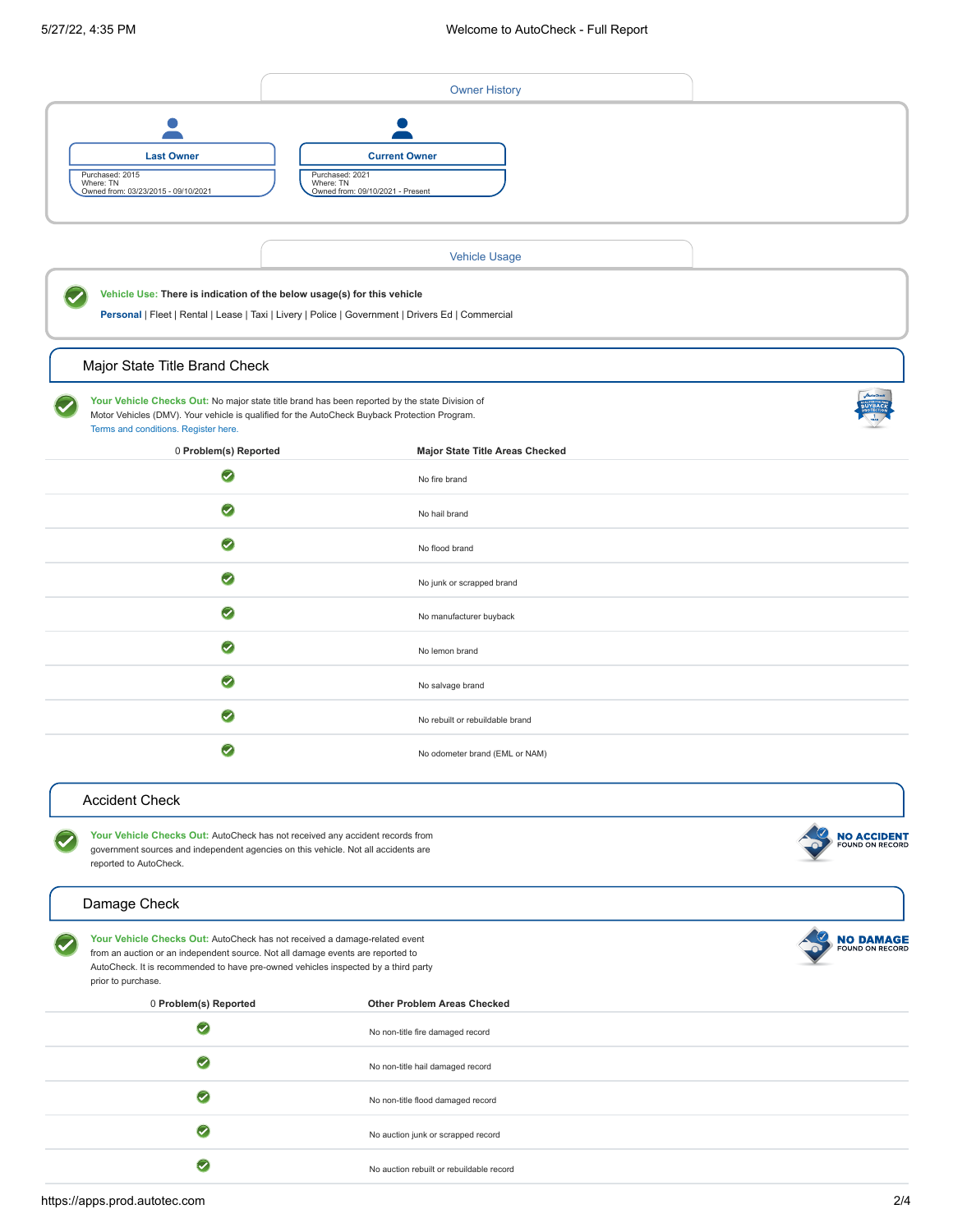| No salvage auction record                            |
|------------------------------------------------------|
| No damaged or major damage incident record           |
| No structural damage or structural alteration record |
| No recycling facility record                         |
| No crash test record                                 |

## <span id="page-2-0"></span>[Other Title Brand And Specific Event Check](#page-2-3)

**Information Reported:** One or more non-major state title brand(s) and/or additional significant event(s) has been reported to AutoCheck. It is recommended to have pre-owned vehicles inspected by a third party prior to purchase.

<span id="page-2-3"></span>

| 1 Event(s) Reported          | <b>Vehicle Events Checked</b>                |  |
|------------------------------|----------------------------------------------|--|
| $\bullet$                    | No Insurance Loss record                     |  |
| $\bullet$                    | No Titled to an insurance company record     |  |
| $\bullet$                    | No Auction Lemon/Manufacturer Buyback record |  |
| $\bullet$                    | No abandoned title record                    |  |
| $\bullet$                    | No grey market title record                  |  |
| $\bigcap$                    | Loan/Lien record(s)                          |  |
| $\bullet$                    | No repossessed record                        |  |
| $\bullet$                    | No corrected title record                    |  |
| $\bullet$                    | No duplicate title record                    |  |
| $\boldsymbol{\triangledown}$ | No theft record(s)                           |  |

## <span id="page-2-1"></span>[Odometer Check](#page-2-4)

**Your Vehicle Checks Out:** No odometer brands, rollbacks, rollover or tampering has been reported to AutoCheck from state Division of Motor Vehicles (DMV) or auction sources. AutoCheck also examined the sequence of reported odometer readings to determine if there are any potential discrepancies.

<span id="page-2-5"></span><span id="page-2-4"></span><span id="page-2-2"></span>

|                                                                                                                                                                                                                                          | State title odometer check<br>Auction odometer check<br><b>Odometer calculation check</b> |                         |                                 |                                            |       |
|------------------------------------------------------------------------------------------------------------------------------------------------------------------------------------------------------------------------------------------|-------------------------------------------------------------------------------------------|-------------------------|---------------------------------|--------------------------------------------|-------|
|                                                                                                                                                                                                                                          | 0 Problem(s) Reported                                                                     |                         | Mileage                         | <b>Date Reported</b>                       | Other |
|                                                                                                                                                                                                                                          | $\bullet$                                                                                 |                         | $\overline{7}$                  | 03/23/2015                                 |       |
| $\bullet$                                                                                                                                                                                                                                |                                                                                           |                         | 59,753                          | 09/10/2021                                 |       |
| Open Recall Check                                                                                                                                                                                                                        |                                                                                           |                         |                                 |                                            |       |
| Your Vehicle Checks Out: AutoCheck found no open recalls reported by the vehicle manufacturer. Not all open<br>recalls are reported to AutoCheck.                                                                                        |                                                                                           |                         |                                 |                                            |       |
|                                                                                                                                                                                                                                          |                                                                                           |                         | <b>Detailed Vehicle History</b> |                                            |       |
| Below are the historical events for this vehicle listed in chronological order. Any discrepancies will be in bold text.<br>Report Run Date: 05/27/2022 16:35:30 EDT<br>Vehicle: 2015 Lexus ES 350 / 350 Crafted Line (JTHBK1GG5F2180468) |                                                                                           |                         |                                 |                                            |       |
| <b>Event Date</b>                                                                                                                                                                                                                        | Location                                                                                  | <b>Odometer Reading</b> | Data Source                     | <b>Details</b>                             |       |
| 02/20/2015                                                                                                                                                                                                                               |                                                                                           |                         | Independent Source              | VEHICLE MANUFACTURED AND SHIPPED TO DEALER |       |